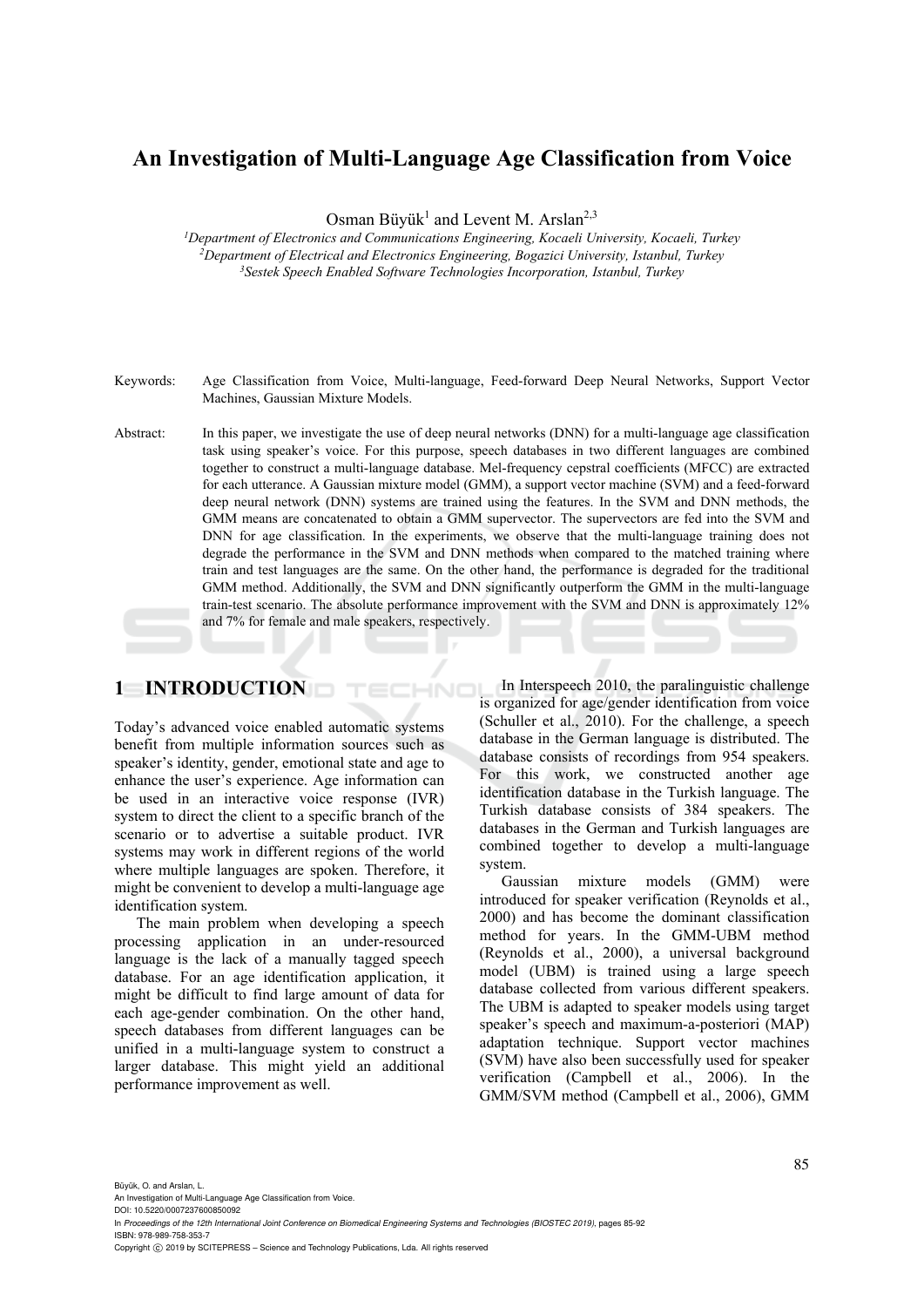means are concatenated to obtain a GMM supervector. Then, the GMM supervectors are used in the SVM modeling. The proposed GMM/SVM method combines the generative and discriminative powers of GMM and SVM methods.

Recently, deep neural networks (DNN) have been one of the most popular approaches for many machine learning problems especially after the introduction of efficient methods to train the networks with huge number of parameters (Hinton et al., 2006; Deng and Yu, 2013). DNNs and its variants have resulted in state-of-the-artvariants have resulted in state-of-the-artperformance in speech processing applications such as speech recognition (Hinton et al., 2012), speaker/language recognition (Richardson et al., 2012), speech synthesis (Zen, 2015), emotion recognition (Tashe et al., 2017) and spoof detection (Zhang, 2017). The success of the DNNs mainly comes from its deep learning mechanism in which higher level features are obtained from the lower level ones and the same lower level feature contribute to many higher level features (Deng and Yu, 2013). Its deep and flexible topology makes it a suitable method for complex classification problems. Therefore, it might be the ideal choice for the multilanguage age identification task, too.

Previous research on age identification mainly focused on the selection of the best classification and feature extraction methods for the task. In (Metze et al., 2007), four methods are compared; i) a parallel phone recognizer (PPR) with mel-frequency cepstral coefficients (MFCC) features ii) a dynamic Bayesian network with prosodic features iii) a system based on the linear prediction (LP) envelope of a windowed speech signal and iv) a GMM with MFCC features. In the experiments, the best performance is obtained with PPR. The PPR method performs as good as human listeners except short utterances. In (Bocklet et al., 2008), GMM/SVM is compared to GMM-UBM using MFCC features. In the experiments, GMM/SVM outperforms GMM-UBM. In (Meinedo and Trancoso, 2010), SVM and NN based systems are trained using a set of longterm features. Additionally, the authors train a NN with perceptual linear prediction (PLP) and pitchbased short-term features. Moreover, a GMM-UBM system is realized with modulation spectrogram features proposed in (Kingsbury et al., 1998). In the experiments, the best performance is obtained with the NN using  $PLP +$  pitch features. The accuracy is significantly improved with system fusion. In (Dobry et al. 2011), the GMM/SVM method is used with MFCC features. In the paper, a dimensionality reduction method is proposed as an alternative to the

classical principal component analysis (PCA) and linear discriminant analysis (LDA) methods. Authors claim that the classical methods tend to eliminate some of the relevant information from features. The proposed method improved the performance compared to a baseline system in which no dimensionality reduction is performed. Additionally, model training and testing durations significantly decreased with the reduced dimensions. In (Li et al., 2013), three baseline subsystems, namely, GMM-UBM, GMM/SVM, and SVM trained with 450 long-term features are compared with four novel subsystems; i) SVM modeling of UBM weight probabilities, ii) sparse representation of UBM weight probabilities, iii) SVM modeling of GMM maximum likelihood linear regression (MLLR) matrix and iv) SVM modeling of polynomial expansion coefficients of the syllable level prosodic features. In the experiments, score level fusion of the seven subsystems outperformed all the other stand-alone systems. In (Bahari and Hamme, 2011), a weighted supervised non-negative matrix factorization (WSNMF) is used together with a general regression neural network (GRNN) for age identification. The WSNMF is trained with GMM weight supervectors. GRNN is preferred over the other NN types since it does not require an iterative training and can be used effectively for sparse data. In the experiments, the proposed method performs better than the chance level. In (Grzybowska and Kacprzak, 2016), i-vector approach is used for age identification. In the method, i-vectors corresponding to each age class are averaged in the training phase. The cosine distance between the test's and target age classes' i-vectors is computed during the test. The proposed method achieved a state-of-the-art performance on the paralinguistic challenge's German database. A DNN based approach is proposed for age identification in (Qawaqneh et al., 2017a; Abu Mallouh et al, 2017; Qawaqneh et al., 2017b). In (Qawaqneh et al., 2017b), a feed-forward DNN is used as a bottleneck feature extractor. The bottleneck DNN has 5 hidden layers with 1024 nodes in each layer except the last layer where the number of nodes is reduced to 39. As a result, it extracts the most relevant features for the classification problem. MFCCs are used as the baseline feature set in the study. The transformed MFCCs after the bottleneck DNN are fed into an ivector and a DNN based classifiers. The transformed MFCCs achieved 13% performance improvement over the baseline MFCCs. However, the proposed method requires the use of tied-state tri-phone labels from a speech recognizer.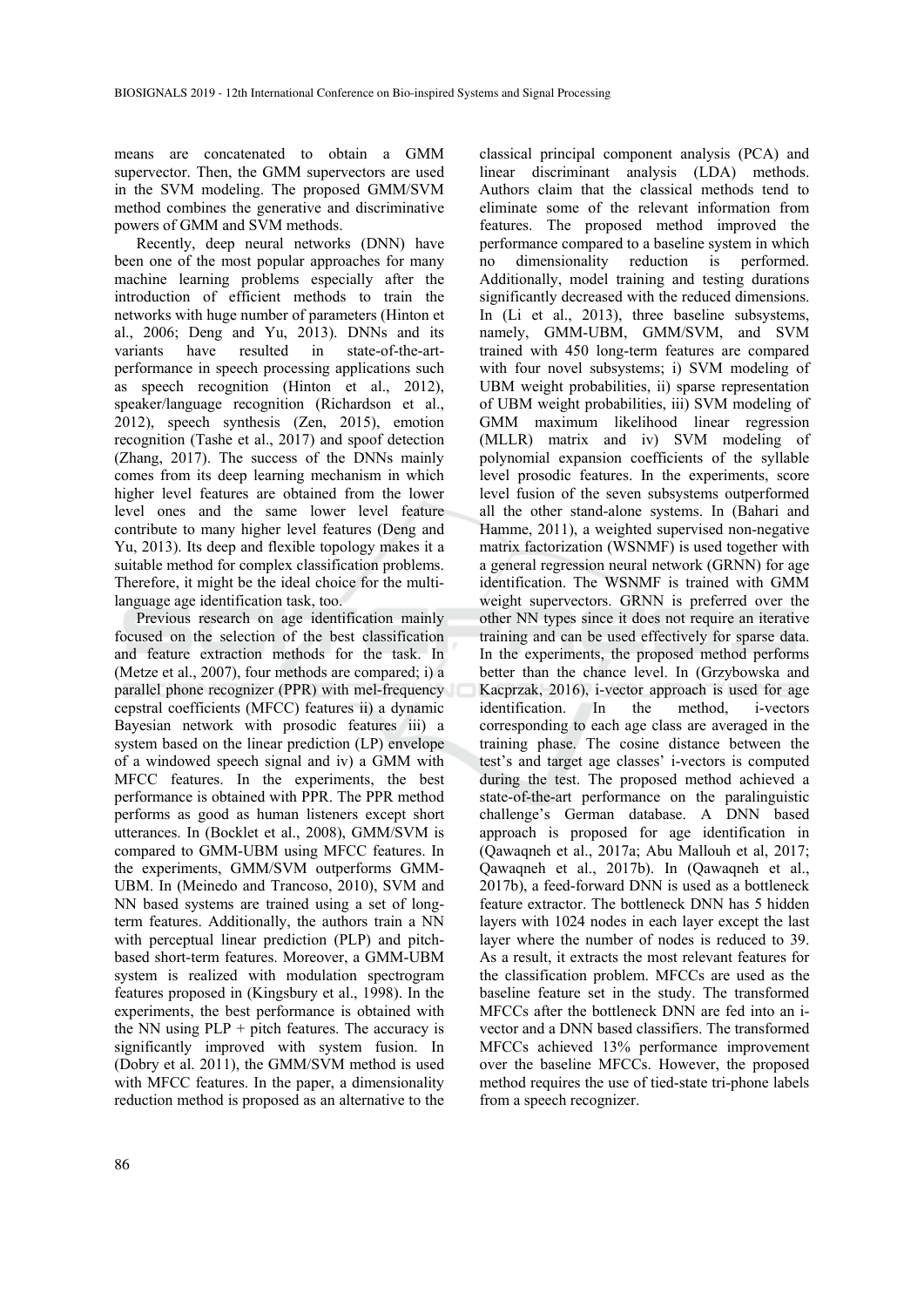Previously in (Buyuk and Arslan, 2018), we propose to use a feed-forward DNN for age classification from voice. In the method, GMM supervectors are fed into the DNN similar to the GMM/SVM. The proposed method is compared to other classification methods and DNN architectures in (Buyuk and Arslan, 2018). In this paper, we investigate the use of the DNN for a multi-language age classification task. For this purpose, the German and Turkish databases are combined together in order to simulate the multi-language scenario. The multi-language DNN is trained using the combined database. We compared the proposed method with the SVM and GMM methods. In the experiments, we observed that the multi-language training does not degrade the performance in the SVM and DNN methods when compared to the matched training where the train and test languages are the same. On the other hand, it significantly improves the performance in a multi-language test scenario. Additionally, the DNN and SVM methods significantly outperform the classical GMM for the multi-language case. Both methods approximately yield 12% and 7% absolute performance improvement over the baseline GMM for female and male speakers, respectively.

The remainder of this paper is organized as follows. In Section 2, we present the German and Turkish speech databases. We describe our methodology in Section 3. The experimental results are provided in Section 4. The last section is devoted to conclusions and future work.

## **2 DATABASES**

We use two speech databases for age identification. The databases are collected in the Turkish and German languages. We divide the speakers in the databases into three age categories. Age categories are named as young, adult and senior. Age of the young speakers is between 15 and 25. It is between 26 and 40 for the adult and over 40 for the senior speakers. Speakers in each age category are also sub-grouped according to their genders. Age classification experiments are performed genderdependent. Further details of the databases are discussed in the following two subsections.

## **2.1 Turkish Database**

The Turkish database consists of recordings from 384 speakers. 228 of the speakers are female and 156 of them are male. The youngest speaker in the

database is 15 years old and the eldest speaker is 84 years old. The recordings are taken in a soundproof room to eliminate the background noise. They are recorded in 16 kHz, 16 bits, pulse code modulation (PCM) format and re-sampled to 8 kHz. Each speaker in the database reads 200 prompted Turkish sentences. The duration of the recording changes from 3 to 10 seconds.

The distribution of the speakers according to the age-gender categories is summarized in Table 1. In the experiments, 8 speakers from each age-gender category are set aside for testing. The remaining speakers are used in the system development. As a result of the train/test partition, 1600 test utterances for each age-gender category are used in the age classification experiments.

Table 1: Distribution of the speakers according to agegender categories in the Turkish database.

|        | Female | Male | Total |
|--------|--------|------|-------|
| Young  |        |      | 104   |
| Adult  | 23     |      | 216   |
| Senior |        | 6    |       |
| Total  |        | 156  |       |

## **2.2 German Database**

The German database is first distributed in the Interspeech 2010's paralinguistic challenge (Schuller et al., 2010). The speakers in the database are asked to place calls to an IVR scenario in six separate sessions. One day break is ensured between each session to provide more variations in the speakers' voices. The calls are made indoor and outdoor environments with a mobile phone. The recordings are stored at the application server as 8 kHz, 8 bits, A-law format. They are encoded and distributed in 8 kHz, 16 bits, PCM format.

There is 47 hours of speech collected from 945 speakers in the database. The average duration of the recordings is 2.58 seconds. The speakers in the database are divided into train, development and test partitions. There are 471 speakers in the train, 299 speakers in the development and 175 speakers in the test categories. In our experiments, we use the train speakers for the system development. The development speakers are used for the testing. 1500 test utterances from each age-gender category are used in the experiments to balance the number of test utterances with the Turkish database. The test utterances are distributed uniformly among the development speakers.

The speakers in the German database are grouped into the same young (ages between 15 and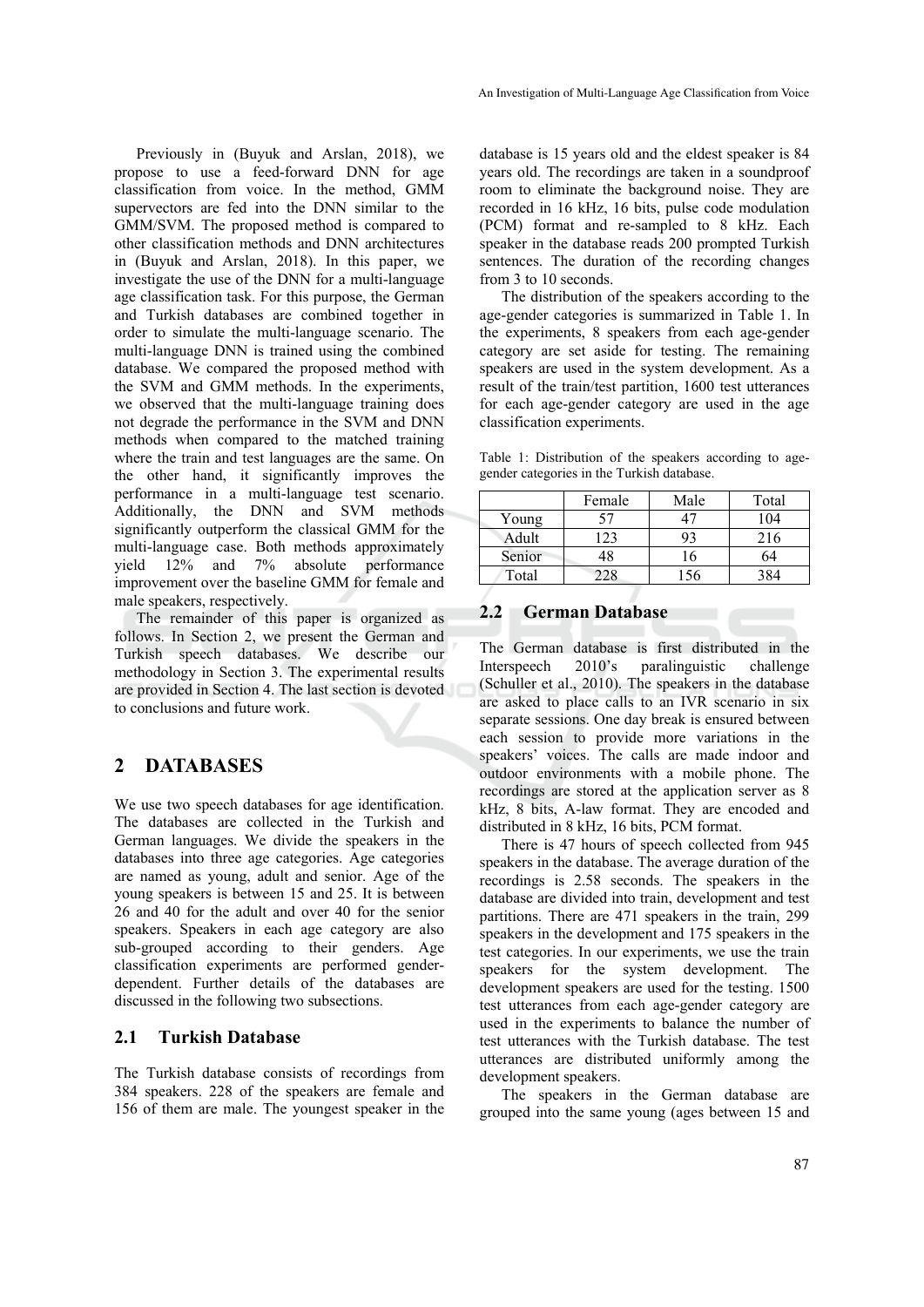25), adult (ages between 26 and 40) and senior (ages over 40) age categories as in the Turkish database. The distribution of train and test speakers according to the age-gender categories is summarized in Table 2.

Table 2: Distribution of the speakers according to agegender categories in the German database.

|        |      | Train  | Test |        |  |
|--------|------|--------|------|--------|--|
|        | Male | Female | Male | Female |  |
| Young  | 64   | 54     | 38   | 33     |  |
| Adult  | 35   | 27     | 19   | 22     |  |
| Senior | 105  | 118    | 74   | 75     |  |
| Total  | 204  | 199    |      |        |  |

## **3 METHODOLOGY**

#### **3.1 Feature Extraction**

MFCC features are commonly used in many speech processing applications. We also make use of MFCC as a common feature type for all the classification methods. In the future, we plan to investigate other features which might be more suitable to multilanguage age identification task.

13 static MFCC including the logarithm of energy are extracted for each frame of speech using 26 mel-frequency filter-bank channels. 13 delta coe cients are appended to the static MFCC resulting in a 26 dimensional feature vector. The features are extracted for 25 milliseconds window length and 10 milliseconds skip size. Cepstral mean normalization (CMN) is applied to the features. HTK toolkit is used for the feature extraction (Young et al., 2006).

#### **3.2 Gaussian Mixture Models (GMM)**

GMM has been extensively used for many pattern recognition applications. In the GMM, the feature vectors are modelled with a mixture of Gaussian distributions. The probability of observing a feature vector given the model is computed as in Equation 1;

**CONTRACTOR** 

$$
P(\boldsymbol{o}_t|\lambda) = \sum_{i=1}^{M} w_i N(\boldsymbol{o}_t, \boldsymbol{\mu}_i, \boldsymbol{\Sigma}_i)
$$
 (1)

where  $N(\boldsymbol{o}_t, \boldsymbol{\mu}_i, \boldsymbol{\Sigma}_i)$  is a Gaussian distribution in Equation 2;

$$
N(\mathbf{o}_t, \boldsymbol{\mu}_i, \boldsymbol{\Sigma}_i) = \frac{1}{(2\pi)^{D/2} |\boldsymbol{\Sigma}_i|^{1/2}}
$$
  
 
$$
* \exp\left[-\frac{1}{2}(\mathbf{o}_t - \boldsymbol{\mu}_i)\right]
$$
  
 
$$
- \boldsymbol{\mu}_i)^T \boldsymbol{\Sigma}_i^{-1}(\mathbf{o}_t - \boldsymbol{\mu}_i)
$$
 (2)

In the equations,  $w_i$ ,  $\mu_i$ ,  $\Sigma_i$  are the mixture weight, mean and covariance of  $i^{th}$  mixture, respectively.  $\boldsymbol{o}_t$  is the  $t^{th}$  observation vector. M is the number of mixtures in the model. If the feature vectors are assumed to be independent, the recognition score can be computed as shown in Equation 3;

$$
\Lambda(\boldsymbol{O}) = \sum_{t=1}^{T} \log P(\boldsymbol{o}_t | \lambda)
$$
\n(3)

In our GMM implementation, we adapt the GMM-UBM method in (Reynolds et al., 2000) to age identification problem. First, a gender-dependent UBM is trained with 256 mixtures. 30 speakers in the German and 20 speakers in the Turkish databases for each gender are set aside for the UBM training. The UBM speakers are not used in the other stages of model development and test. The UBM speakers are distributed with respect to the number of speakers in each age-gender category. UBM is adapted to an age model using the training speech from the age category and the MAP adaptation technique. The verification scores are obtained with the age class GMM. Becars toolkit is used in the GMM implementation (Blouet et al., 2004).

#### **3.3 Support Vector Machines (SVM)**

SVM tries to find the best hyperplane that separate observations of one class from another. Assume that a feature vector is represented with a feature-label pair  $(x_t, y_t)$ . Here,  $x_t$  represents the feature vector and  $y_t$  represents the class label. For a two-class classification problem, we can assume that  $y_t \in$  $(+1, -1)$ . Then, SVM finds the solution for the following optimization problem in Equation 4 (Boser et al., 1992; Cortes and Vapnik, 1995);

$$
\min_{\mathbf{w},b,\varepsilon} \frac{1}{2} \mathbf{w}^T \mathbf{w} + C \sum_{i=1}^l \varepsilon_i
$$
\n(4)

subject to constraints in Equations 5 and 6;

$$
y_i(\mathbf{w}^T \phi(\mathbf{x}_i) + b) \ge 1 - \varepsilon_i \tag{5}
$$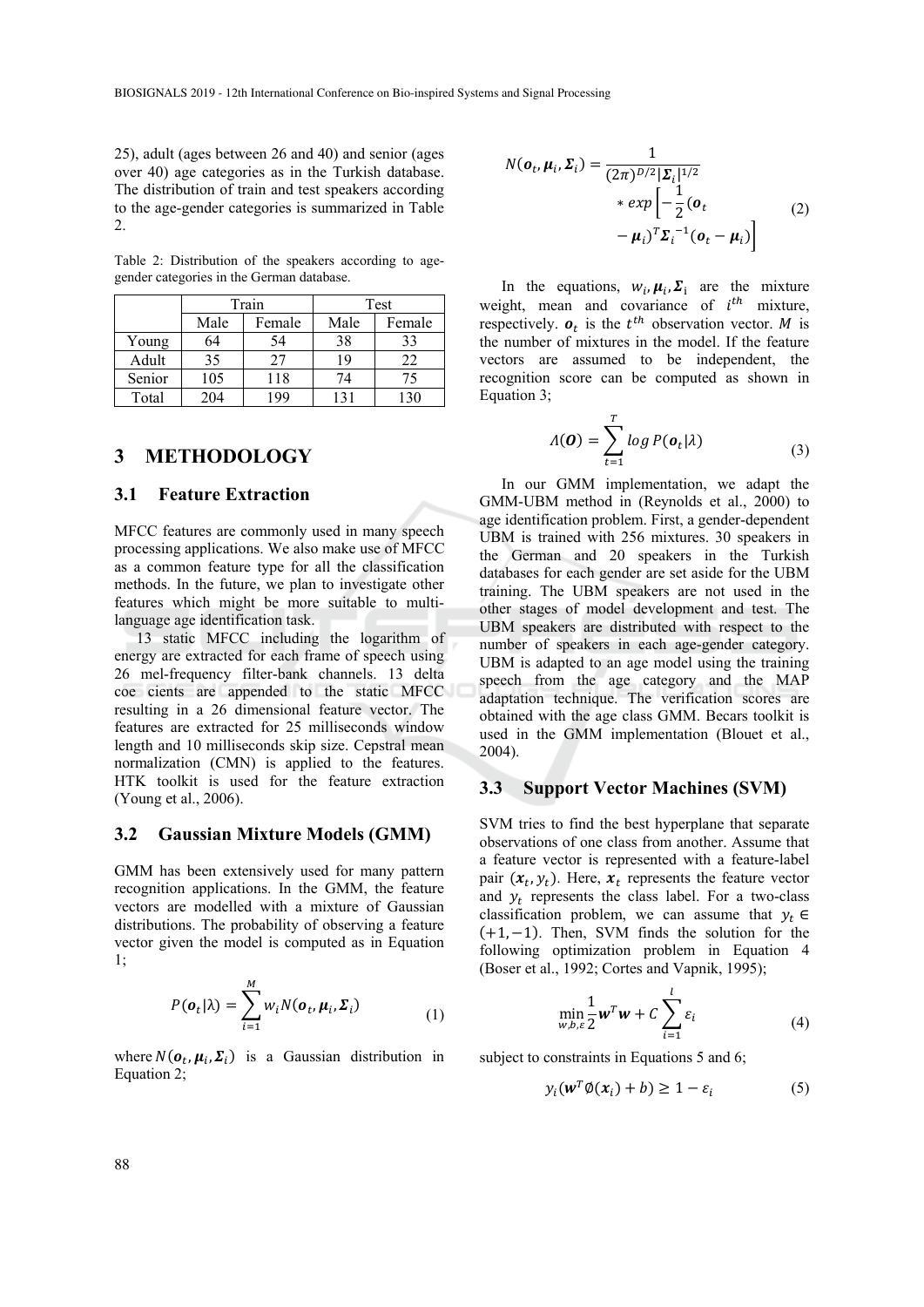$$
\varepsilon_i \ge 0 \tag{6}
$$

In the equations,  $C > 0$  is the penalty parameter of the error term.  $\emptyset$  is used to map the training feature vectors into a higher dimensional space. The separating hyperplane with the maximal margin are found in that higher dimensional space. Furthermore,  $K(x_i, x_i) = \phi(x_i)^T \phi(x_i)$  is called the kernel function. Radial basis function (RBF) is one of the frequently used kernel functions and is described in Equation 7;

$$
K(\boldsymbol{x}_i, \boldsymbol{x}_j) = \exp(-\gamma ||\boldsymbol{x}_i - \boldsymbol{x}_j||^2) \tag{7}
$$

where  $\gamma > 0$  is kernel parameter. This parameter is usually optimized with cross-validation.

In our SVM implementation, the mean vectors of the UBM in the GMM-UBM method are concatenated to obtain a 6656 dimensional (256 mixtures \* 26 features) GMM supervector. The supervector is adapted for each utterance using MAP adaptation. Adapted GMM supervectors are used as inputs to the SVM. RBF kernel is used and kernel parameters are optimized using a five-fold cross validation. In the experiments, we use LIBSVM toolkit (Chang and Lin, 2011).

## **3.4 Feed-forward Deep Neural Networks (DNN)**

Recently, DNN has become one of the most popular modelling approaches for many machine learning problems. Introduction of efficient methods to train networks with huge number of parameters have been the main turning point in the DNN research (Hinton et al., 2006; Deng and Yu, 2013). Additionally, the drastic increase in processing power of the computing machines has accelerated the research in deep learning. DNN achieved very good performance in many machine learning problems (Hinton et al., 2012; Richardson et al., 2012; Zen, 2015; Tashe et al., 2017; Zhang, 2017). As a result, many research institutes turned their focus on this emerging field (Taigman et al., 2014; Sainath et al., 2015).

A feed-forward DNN is a multilayer perceptron with two or more hidden layers (Deng and Yu, 2013). The neurons in the consecutive layers are fully connected. In a feed-forward DNN, the activation value of  $j<sup>th</sup>$  neuron in the  $l<sup>th</sup>$  layer can be computed as in Equation 8;

$$
a_j^l = \sigma \left( \sum_k w_{jk}^l a_k^{l-1} + b_j^l \right) \tag{8}
$$

In the equation,  $w_{jk}^l$  is the weight between  $j^{th}$ and  $k^{th}$  neurons in the  $l^{th}$  layer,  $b_j^l$  is the bias term for the  $j^{th}$  neuron in the  $l^{th}$  layer and  $\sigma$  is the activation function. Sigmoid activation is frequently used and defined as in Equation 9;

$$
\sigma(x) = \frac{1}{1 - e^{-x}}\tag{9}
$$

In our DNN implementation, the same GMM supervectors in the SVM method are fed into a feedforward DNN. The feed-forward DNN has two hidden layers with sigmoid activation functions. The number of neurons in each hidden layer is 100. Mean squared error is used as the loss function. DNN implementation is performed with Keras toolkit (Chollet, 2015).

## **4 EXPERIMENTAL RESULTS**

Age classification accuracies are provided in Table 3 and Table 4 for male and female speakers, respectively. In the tables, rows represent the test and columns represent the train language. Multilanguage refers to the multi-language train/test scenario. In the Turkish and German train/test cases, only the utterances from the target language are used. In the multi-language train/test cases, the train/test utterances are combined together.

We can make several observations from Table 3 and Table 4. First of all, age classification performances of all three methods are equal to chance level (chance level is 33% for a three class classification problem) for language mismatch conditions. This result might be attributed to the different acoustic spaces in the target languages. Additionally, the diverse differences between the recording conditions of the two databases might also lead to poor classification accuracy. As mentioned in Section 2, the Turkish database is collected in a soundproof room with a high quality microphone. On the other hand, the German database is collected over a telephone line in indoor and outdoor environments and includes noisy speech.

Secondly, the recognition accuracy in Turkish female speakers is much higher when compared to all other test cases. This is due to the clean recording conditions in the Turkish database. However, the recognition accuracy in Turkish male speakers is comparable to German male speakers in spite of better recording conditions. When we analyze the results in Turkish male speakers in detail, we observe that the low performance is mainly because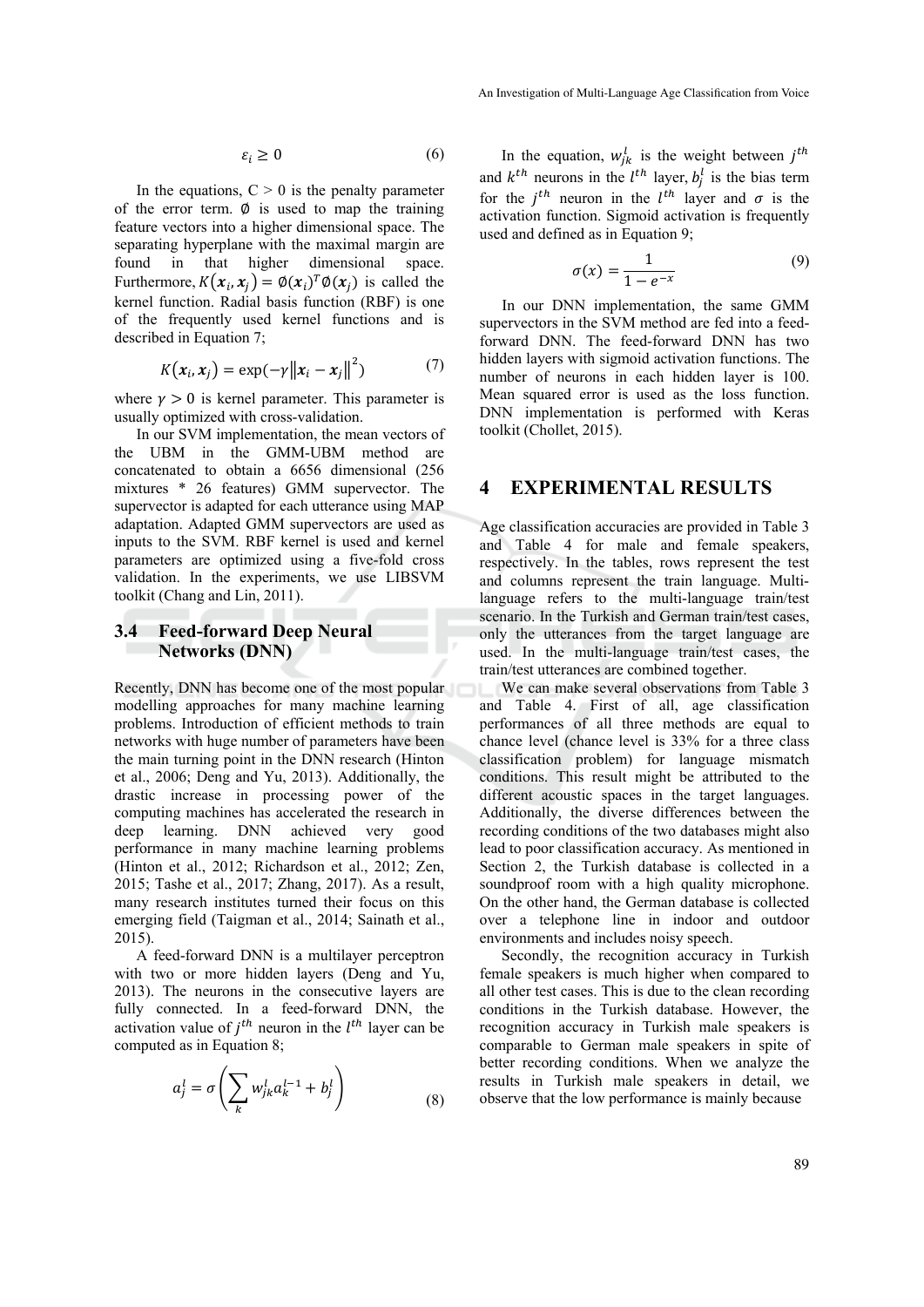|                    | Turkish    |            |      | German |            |            | Multi-language |            |            |
|--------------------|------------|------------|------|--------|------------|------------|----------------|------------|------------|
|                    | <b>GMM</b> | <b>SVM</b> | DNN  | GMM    | <b>SVM</b> | <b>DNN</b> | <b>GMM</b>     | <b>SVM</b> | <b>DNN</b> |
| Turkish            | 49.2       | 49.3       | 46.6 | 37.6   | 33.5       | 33.5       | 46.7           | 50.0       | 47.7       |
| German             | 34.5       | 30.1       | 34.9 | 45.0   | 46.2       | 46.5       | 35.1           | 49.0       | 48.5       |
| Multi-<br>language | 42.3       | 40.4       | 41.1 | 41.1   | 39.6       | 39.6       | 41.2           | 49.7       | 48.1       |

Table 3: Age classification accuracies (in %) for male speakers. Rows and columns represent the test and train languages, respectively.

Table 4: Age classification accuracies (in %) for female speakers. Rows and columns represent the test and train languages, respectively.

|                    | Turkish |            |            | German     |            |            | Multi-language |            |            |
|--------------------|---------|------------|------------|------------|------------|------------|----------------|------------|------------|
|                    | GMM     | <b>SVM</b> | <b>DNN</b> | <b>GMM</b> | <b>SVM</b> | <b>DNN</b> | <b>GMM</b>     | <b>SVM</b> | <b>DNN</b> |
| Turkish            | 69.6    | 70.8       | 71.0       | 27.6       | 33.3       | 33.3       | 54.5           | 69.2       | 69.6       |
| German             | 32.1    | 32.1       | 31.0       | 42.4       | 50.2       | 45.6       | 40.11          | 49.7       | 47.4       |
| Multi-<br>language | 51.8    | 51.9       | 52.0       | 34.6       | 41.3       | 39.2       | 47.6           | 59.9       | 59.1       |

of the senior age class. As given in Table 1, there are only 16 senior male speakers in the Turkish database. We think that having relatively small number of speakers in the age category degrades the recognition accuracy. This result also shows the importance of the speech data from various different speakers for each category to achieve a good classification performance.

When we use DNN, the recognition accuracies in German database are 46.5% and 45.6% for the matched and 48.5% and 47.4% for the multilanguage training for male and female speakers, respectively. The same classification accuracies are 46.2% and 49.0% for the matched and 50.2% and 49.7% for the multi-language training in the SVM method. These accuracies are comparable to the results reported in (Meinedo and Trancoso, 2010).

The DNN and SVM methods perform slightly better than the GMM for the language matched cases. The performances of the DNN and SVM are comparable. On the other hand, the performance gain of the DNN and SVM is significant when the training is performed in multi-language. In the multi-language test case, the absolute performance improvement of the DNN over the baseline GMM is 6.9% and 11.5% for male and female speakers, respectively. The absolute performance improvement of the SVM over the baseline GMM is 8.5% and 12.3% for male and female speakers,

respectively. We think that the discriminative training of the GMM supervectors in the SVM and DNN methods results in a significant performance improvement in the multi-language test scenario. Moreover in the DNN and SVM methods, the multilanguage training does not substantially degrade the performance compared to the matched training though it also does not improve it significantly. On the other hand, the multi-language training degrades the performance for all test cases in the classical GMM method.

## **5 CONCLUSIONS**

In this study, we propose to use the GMM supervectors as inputs to a feed-forward DNN for age classification from voice. We test the performance of the proposed method using a multilanguage database. The database consists of recordings from the Turkish and German languages. In the experiments, we observed that the DNN method significantly outperforms the traditional GMM for the multi-language scenario. Its performance is comparable to the SVM based method. Moreover, the performance in the DNN is not degraded substantially with the multi-language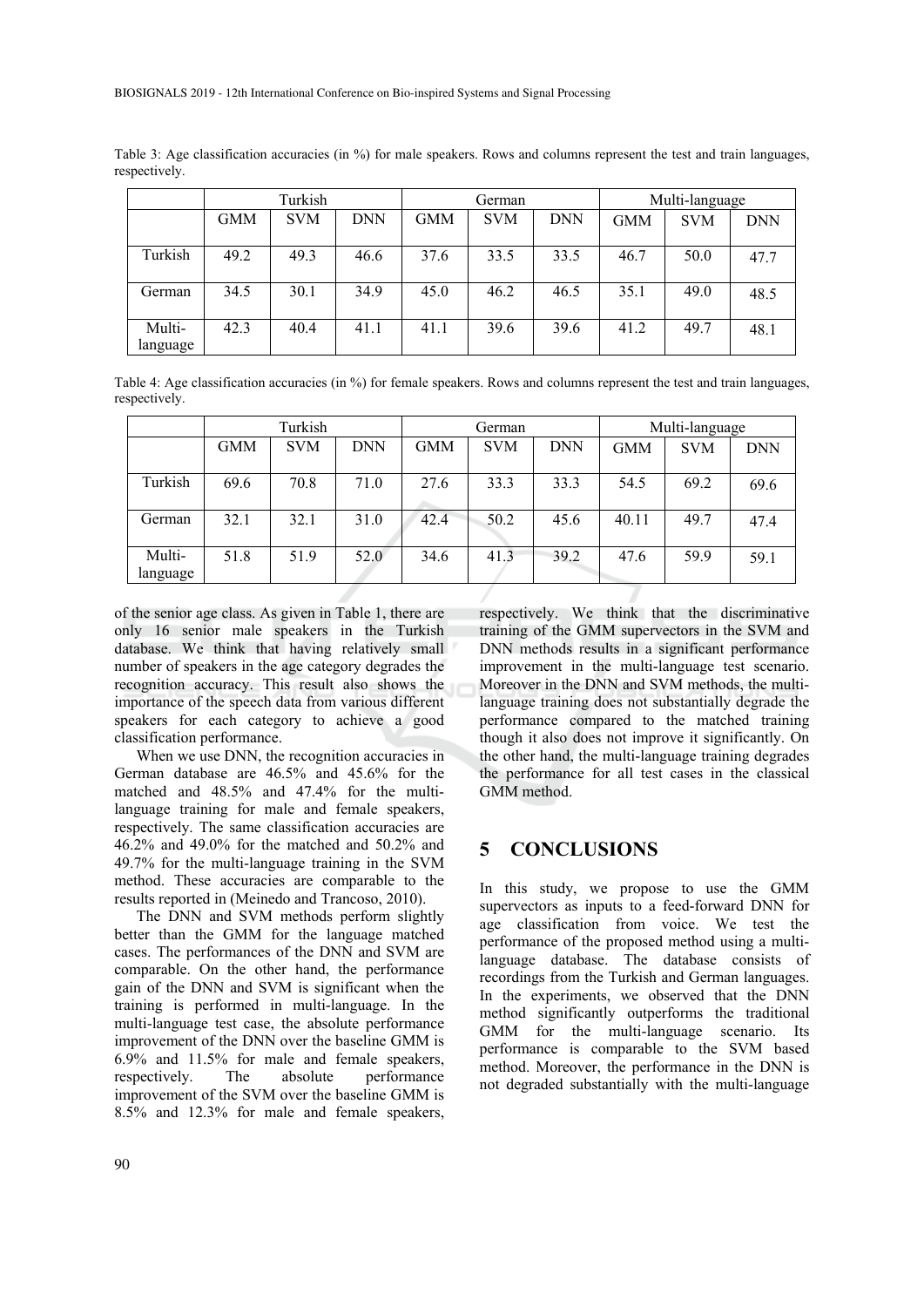training compared to the matched training when the test utterances are solely from one language.

The main limitation of our work is the differences in the recording conditions of the two databases. As a result, the classification results not only contain the language mismatch but also the mismatch between the recording conditions. In the future, we plan to extend our speech database with new languages recorded in more unified environmental and background conditions.

In the experiments, we observed that all three methods do not perform well in language and background mismatch conditions with MFCC features. In order to improve the performance in the mismatch conditions, we will investigate the other features which are more suitable for the multilanguage age identification task. We also plan to implement deep neural network types such as recurrent neural network (RNN) and convolutional neural network (CNN) for age identification in the future.

## **ACKNOWLEDGEMENTS**

This work was supported by The Scientific and Technological Research Council of Turkey (TUBITAK) under the project number 3150312.

AND

TECHNI

# **REFERENCES**

- Abu Mallouh A., Qawaqneh Z. and Barkana B., 2017. "Combining two different DNN architectures for classifying speaker's age and gender," International Joint Conference on Biomedical Engineering Systems and Technologies - Volume 4: BIOSIGNALS, (BIOSTEC 2017).
- Bahari, M.H., and Hamme, H.V., 2011. "Speaker age estimation and gender detection based on supervised non-negative matrix factorization," IEEE Workshop on Biometric Measurements and Systems for Security and Medical Applications (BIOMS 2011), Milan, Italy.
- Blouet, R., Mokbel, C., Mokbel, H., Soto, E.S., Chollet, G., and Greige, H., 2004. "Becars: a free software for speaker verification," The Speaker and Language Recognition Workshop (ODYSSEY 2004), Toledo, Spain. pp. 145–148.
- Bocklet, T., Maier, A., Bauer, J.G., Burkhardt, F., and Noth, E., 2008. "Age and gender recognition for telephone applications based on GMM supervectors and support vector machines," IEEE International Conference on Acoustics, Speech, and Signal Processing (ICASSP 2008), Las Vegas, USA.
- Boser, B.E., Guyon, I., and Vapnik, V., 1992. "A training algorithm for optimal margin classifiers," ACM Workshop on Computational Learning Theory Pittsburgh, USA. pp. 144–152.
- Buyuk, O., and Arslan, L.M., 201. "Combination of longterm and short-term features for age identification from voice," Advances in Electrical and Computer Engineering 18 (2), pp. 101-108.
- Campbell, W.M., Sturim, D.E., and Reynolds, D.A., 2006. "Support vector machines using GMM supervectors for speaker verification," IEEE Signal Processing Letters 13 (5), pp. 308-311.
- Chang, C.C., and Lin, C.J., 2011. "LIBSVM: A library for support vector machines," ACM Transactions on Intelligent Systems and Technology 2 (3), pp. 27:1- 27:27.
- Chollet, F., 2015. "Keras," Github repository 2015. https://github.com/fchollet/keras.
- Cortes, C., and Vapnik, V., 1995. "Support-vector networks," Machine Learning 20 (3), pp. 273–297.
- Deng, L., and Yu, D., 2013. "Deep learning methods and applications," Foundations and Trends in Signal Processing 7 (3-4), pp. 197-387.
- Dobry, G., Hecht, R.M., Avigali M., and Zigel, Y., 2011. "Supervector dimension reduction for efficient speaker age estimation based on the acoustic speech signal," IEEE Transactions on Audio, Speech, and Language Processing 19 (7), pp. 1975-1985.
- Grzybowska, J., and Kacprzak, S., 2016. "Speaker age classification and regression using i-vectors." International Conference on Spoken Language Processing (INTERSPEECH 2016), San Francisco, California, USA.
- Hinton, G.E., Osindero, S., and Teh, Y., 2006. "A fast learning algorithm for deep belief nets," Neural Computation 18, pp. 1527-1554.
- Hinton, G., L. Deng, Yu, D., Dahl, G., Mohamed, A., Jaitly, N., Senior, A., Vanhoucke, V., Nguyen, P., Sainath, T., and Kingsbury, B., 2012. "Deep neural networks for acoustic modeling in speech recognition," IEEE Signal Processing Magazine 29 (6), pp. 82-97.
- Kingsbury, B.E., Morgan, N., and Greenberg, S., 1998. "Robust speech recognition using the modulation spectrogram," Speech Communications 25, pp. 117-132.
- Li, M., Han, K.J., and Narayanan, S., 2013. "Automatic speaker age and gender recognition using acoustic and prosodic level information fusion," Computer Speech and Language, 27 (1), pp. 151-167.
- Meinedo, H., and Trancoso, I., 2010. "Age and gender classification using fusion of acoustic and prosodic features," International Conference on Spoken Language Processing (INTERSPEECH 2010), Makuhari, Japan.
- Metze, F., Ajmera, J., Englert, R., Bub, U., Burkhardt, F., Stegmann, J., Muller, C., Huber, R., Andrassy, B., Bauer, J.G., and Little, B., 2007. "Comparison of four approaches to age and gender recognition for telephone applications," IEEE International